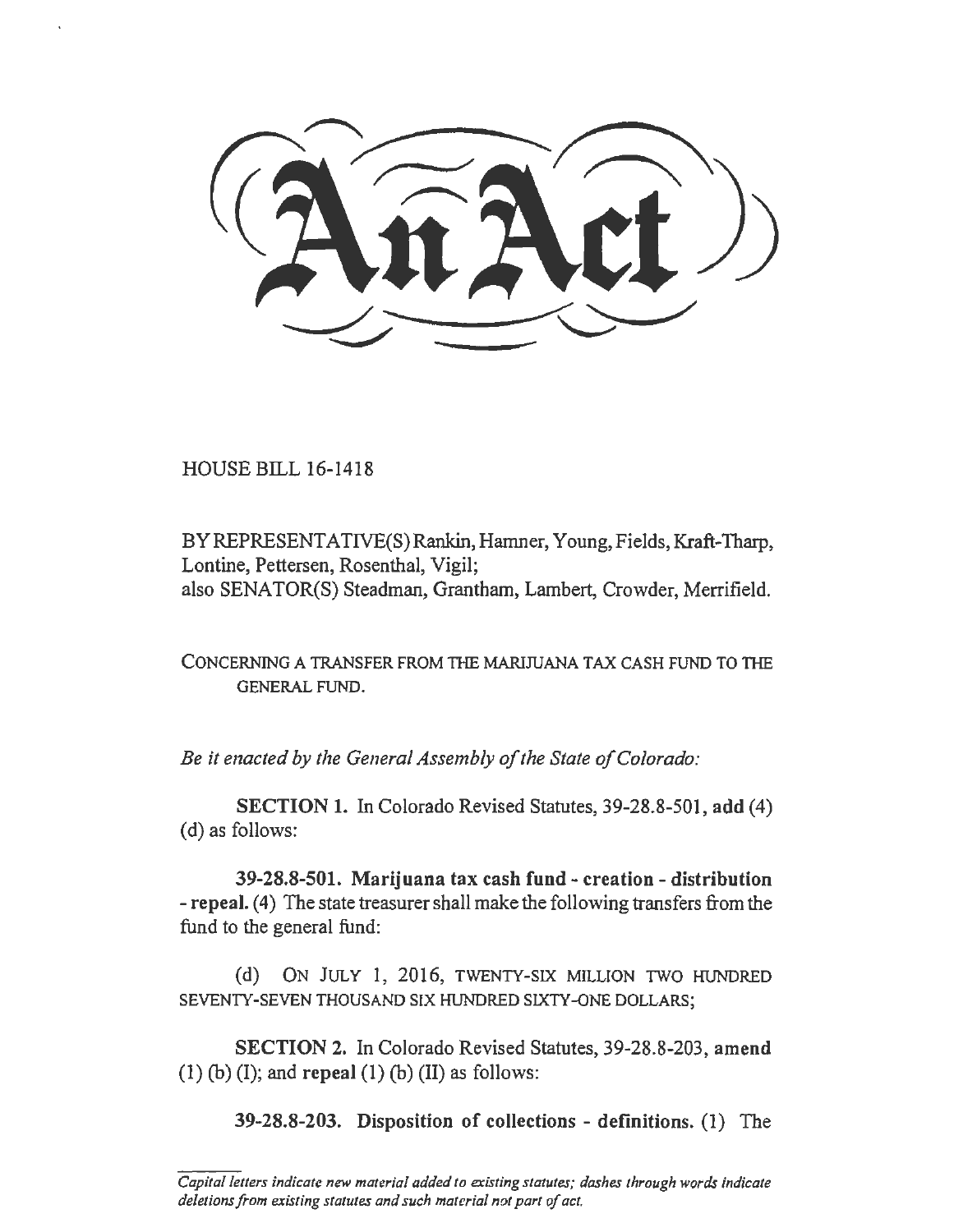proceeds of all moneys collected from the retail marijuana sales tax are credited to the old age pension fund created in section 1 of article XXIV of the state constitution in accordance with paragraphs (a) and (f) of section 2 of article XXIV of the state constitution. For each fiscal year in which a tax is collected pursuant to this part 2, an amount shall be appropriated or distributed from the general fund as follows:

(b)  $(I)$  Except as otherwise provided in subparagraph  $(II)$  of this  $\frac{1}{2}$  paragraph (b). The state treasurer shall transfer from the general fund to the marijuana tax cash fund an amount equal to eighty-five percent of the gross retail marijuana sales tax revenues collected by the department.

 $(II)$   $(A)$  If the ballot issue is placed on the November 3, 2015, ballot and a majority of the electors voting thereon vote "No/Against", then for the fiscal year  $2015-16$  and the next three fiscal years thereafter, the amount annually transferred to the marijuana tax cash fund is reduced by an amount equal to one-fifth of the general fund repayment. The state treasurer shall not transfer any moneys to the cash fund until this amount has been accounted for.

(D) Ifthe ballot issue is placed on the November 3, 2015, ballot and a majority of the electors voting thereon vote "Yes/For", then for the fiscal year 2016-17 and the next three fiscal years thereafter, the amount annually transferred to the marijuana tax-cash fund is reduced by an amount equal to one-fifth of the general fund repayment. The state treasurer shall not transfer any moneys to the cash fund until this amount has been accounted for.

 $(C)$  As used in this subparagraph  $(II)$ , "general fund repayment" is equal to the lesser of thirty million three hundred thousand dollars or an amount equal to the proposition AA blue book refund amount calculated in accordance with section  $39 - 28 - 86 - 602$  (1) minus twenty-seven million seven-hundred thousand-dollars.